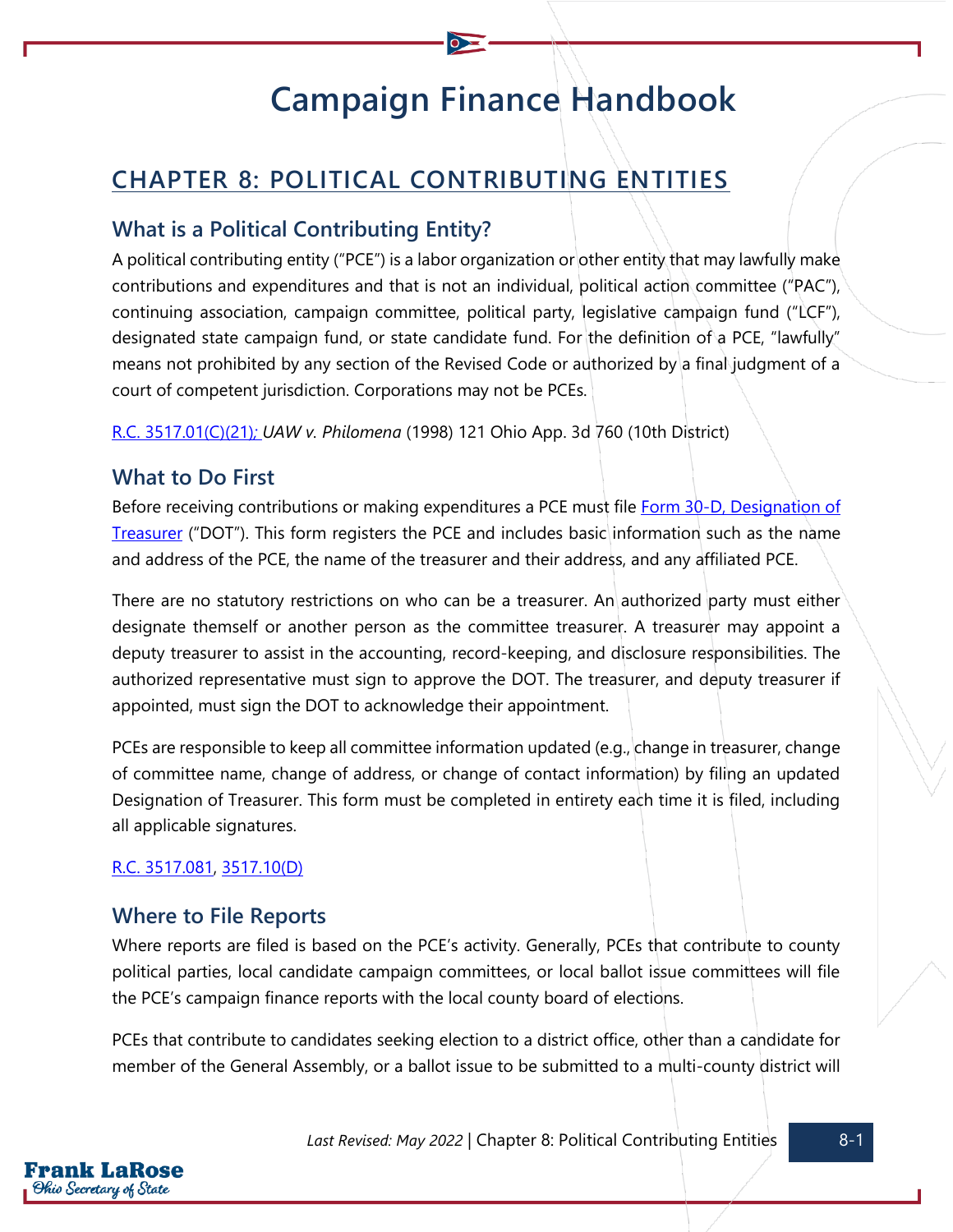file campaign finance reports with the board of elections in the most populous county of that district.

 $\overline{\bullet}$ 

PCEs that contribute to candidates for member of the General Assembly, statewide candidate, statewide ballot issues, state political parties, or to other PCEs which contribute to those candidates or issues will file its campaign finance reports with the Secretary of State.

All entities filing campaign finance reports with the Secretary of State's Office are subject to mandatory electronic filing. State law allows, but does not require, a local PCE to submit campaign finance reports electronically with the local county board of elections. See Chapter 13, Electronic [Filing of Campaign Finance Reports,](https://www.ohiosos.gov/globalassets/candidates/cfguide/chapters/chapter13.pdf) for more information on electronic filing.

A PCE that must change its place of filing does so by filing an amended Form 30-D, Designation [of Treasurer.](https://www.ohiosos.gov/globalassets/candidates/forms/30d.pdf) The original copy of the amended Designation of Treasurer form should be filed with the new place of filing. A copy should be sent to the prior place of filing to indicate the form is intended to transfer filing obligations to a new location.

### **When to File Reports**

PCE reports are due based on the nature and timing of the activity in which the PCE engages. A PCE must file pre- or post-election reports only when the PCE has activity intending to influence candidates or ballot issues appearing on the ballot. Filing deadlines refer to the date that the report is received by the county boards of elections or the Secretary of State, not the postmark date.

#### **Reporting Deadlines:**

A PCE must file a **pre-election** report by 4 p.m. on the  $12<sup>th</sup>$  day before an election (primary, general, or special) if the PCE spent or received \$1,000 or more to influence that election between the time the last report was filed and the  $20<sup>th</sup>$  day before the election. The \$1,000 threshold includes monetary and in-kind contributions, along with the value of any new loans received during the reporting period.

#### *[R.C. 3517.10\(A\)\(1\);](https://codes.ohio.gov/ohio-revised-code/section-3517.10) [OAC 111:2-4-04](https://codes.ohio.gov/ohio-administrative-code/rule-111:2-4-04)*

#### **Examples:**

❖ A PCE raises \$1,200 and spends \$875 in a pre-election period. The PCE made a \$500 contribution to a campaign committee whose candidate will appear on that election's ballot. Because the PCE contributed to influence the election and had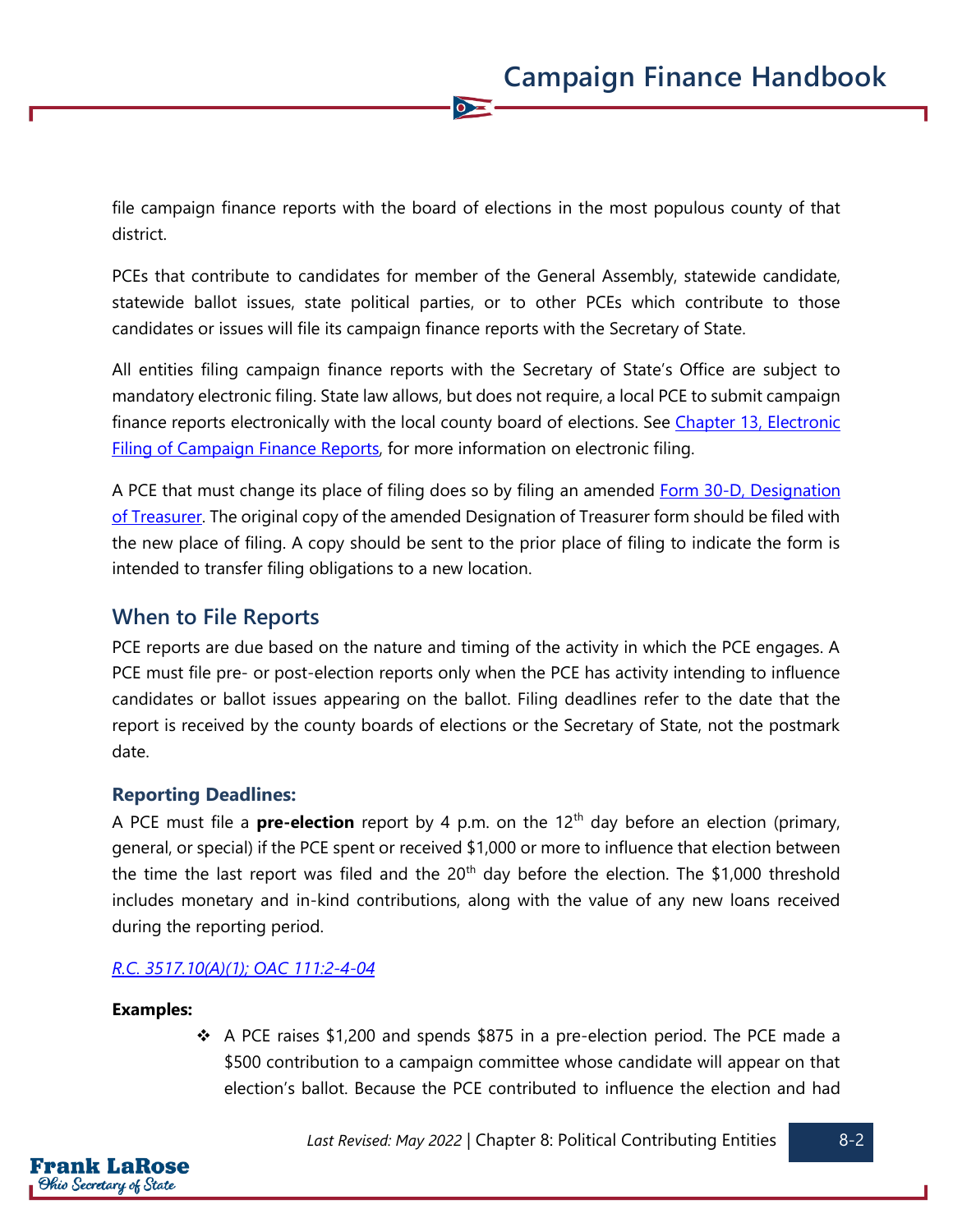more than \$1,000 in contributions in the pre-election period, the PCE must file a pre-election report.

❖ A PCE raises \$25,000 and spends \$400 in a pre-election period. None of the expenditure activity went to support or oppose any candidate or issue on that election's ballot. Because the PCE had no activity to influence the result of the election, a pre-election report is not due.

A PCE must file a **post-election** report by 4 p.m. on the 38th day after the election if the PCE received contributions or made expenditures to influence that election between the time the last report was filed and the  $31<sup>st</sup>$  day after the election.

 $\overline{\bullet}$ 

#### *[R.C. 3517.10\(A\)\(2\);](https://codes.ohio.gov/ohio-revised-code/section-3517.10) [OAC 111:2-4-04](https://codes.ohio.gov/ohio-administrative-code/rule-111:2-4-04)*

#### **Examples:**

- ❖ A PCE raises \$500 and spends \$25 in a post-election period. The PCE made a \$25 contribution to a campaign committee whose candidate appeared on that election's ballot. Because the PCE made an expenditure to influence the election, the PCE must file a post-election report.
- $\div$  A PCE raises \$40,000 and spends \$1,400 in the combined pre- and post-election reporting periods. None of the PCE's expenditure activity in both the pre-election and post-election reporting periods have been to campaign committees whose candidate appeared on the ballot or to issues appearing on the ballot. As a result, the PCE had no ballot-related activity and neither a pre-election nor a post-election report is due.

A PCE must file a **semiannual report** by 4 p.m. on the last business day of July if the PCE was not required to file a report after the immediately preceding primary election. A semiannual report should reflect all activity since the last report through June 30 and should reflect only the activity that has occurred since the previous report was filed.

#### *[R.C. 3517.10\(A\)\(4\)](https://codes.ohio.gov/ohio-revised-code/section-3517.10)*

A PCE must file an **annual** report by 4 p.m. on the last business day of January if the PCE was not required to file a report after the immediately preceding General Election. An annual report should reflect all activity since the last report through December 31 and should reflect only the activity that has occurred since the previous report was filed.

#### *[R.C. 3517.10\(A\)\(3\);](https://codes.ohio.gov/ohio-revised-code/section-3517.10) [OAC 111:2-4-04](https://codes.ohio.gov/ohio-administrative-code/rule-111:2-4-04)*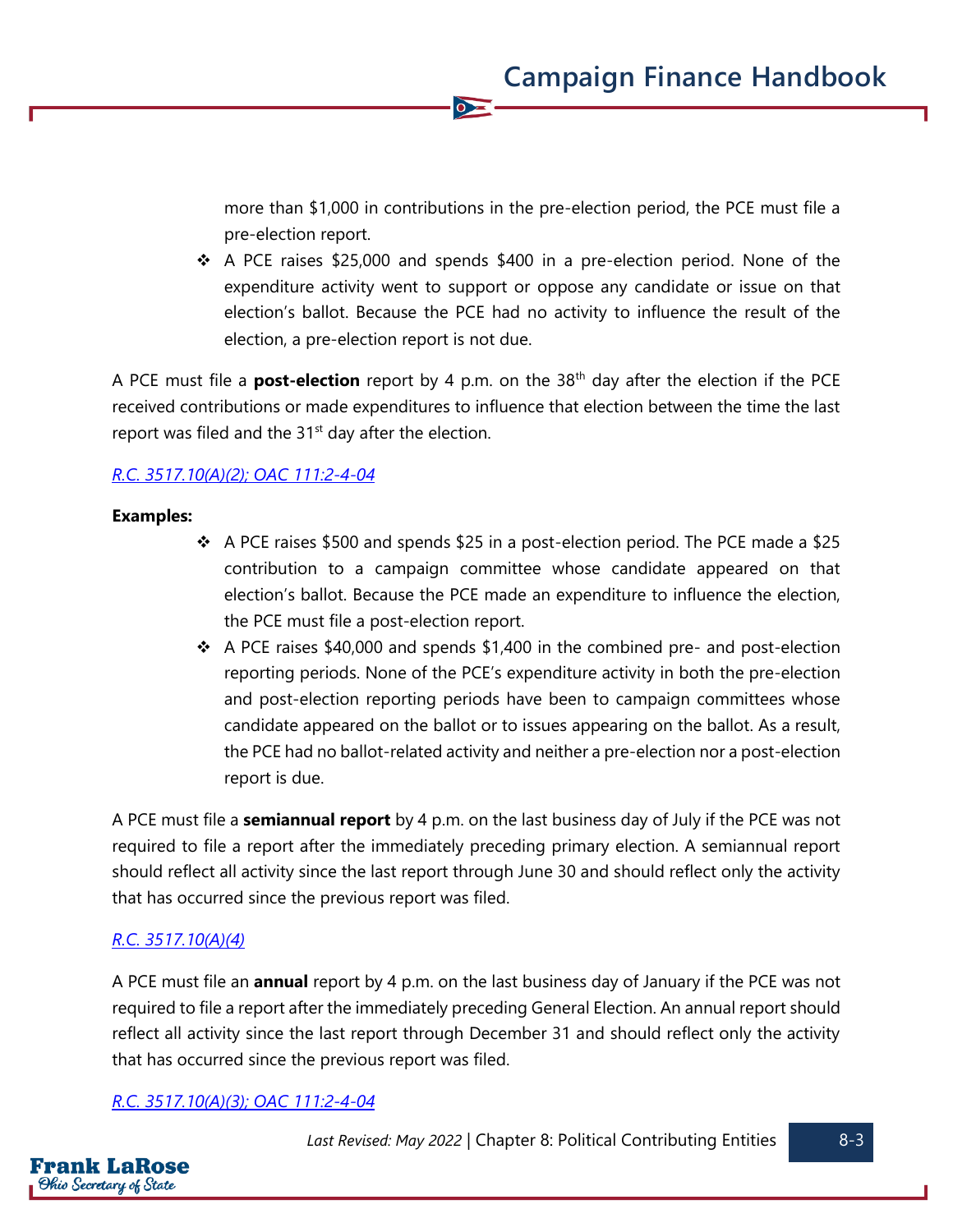The rules described in the pre- and post-election sections apply no matter when an election is held. For example, a PCE may have activity to influence a special election in February, a statewide primary in May, or a municipal primary in September. Based on the PCE's activity, any of these elections can trigger the "12-day before" or "38-day after" filing requirements.

 $\bullet$ 

The purpose of a contribution to the PCE or the use of that contribution are the keys to determining whether a report will be required. The need for pre- and post-election reports will be determined by whether the PCE will be using the contribution to influence that election.

#### [R.C. 3517.01\(C\)\(5\) & \(6\)](https://codes.ohio.gov/ohio-revised-code/section-3517.01)

### **Report Forms**

All reporting forms, along with instructions for their use, are available at the Secretary of State's website: [OhioSoS.gov.](https://www.ohiosos.gov/campaign-finance/filing-forms/)

PCEs not required to file electronically may choose to download the forms and use them for creating reports in paper form. Filers may choose to create their own forms for use in paper filing, with the express written approval of the Secretary of State's Office, as long as they are substantially similar to the forms prescribed by the Secretary of State's Office.

*[OAC 111:2-4-10](https://codes.ohio.gov/ohio-administrative-code/rule-111:2-4-10)*

# **GENERAL RULES**

# **Treasurer Duties and Liability**

The treasurer and any appointed deputy treasurer of a PCE are legally responsible for campaign finance reporting requirements. The treasurer is appointed by an authorized representative of the PCE and must keep detailed records of everything received, given, or expended. A treasurer may appoint a deputy treasurer to assist in the accounting, record-keeping, and disclosure responsibilities. Each report must contain a statement that the report is complete and accurate, subject to the penalty for election falsification (a felony of the fifth degree). Reports must be signed by the treasurer or a deputy treasurer. The treasurer must retain accurate records of all activity for six years.

*[R.C. 3517.081,](https://codes.ohio.gov/ohio-revised-code/section-3517.081) [3517.10,](https://codes.ohio.gov/ohio-revised-code/section-3517.10) [3517.13,](https://codes.ohio.gov/ohio-revised-code/section-3517.13) [3517.992\(A\),](https://codes.ohio.gov/ohio-revised-code/section-3517.992) [3599.36;](https://codes.ohio.gov/ohio-revised-code/section-3599.36) [OAC 111:2-4-11,](https://codes.ohio.gov/ohio-administrative-code/rule-111:2-4-11) [111:2-4-13](https://codes.ohio.gov/ohio-administrative-code/rule-111:2-4-13)*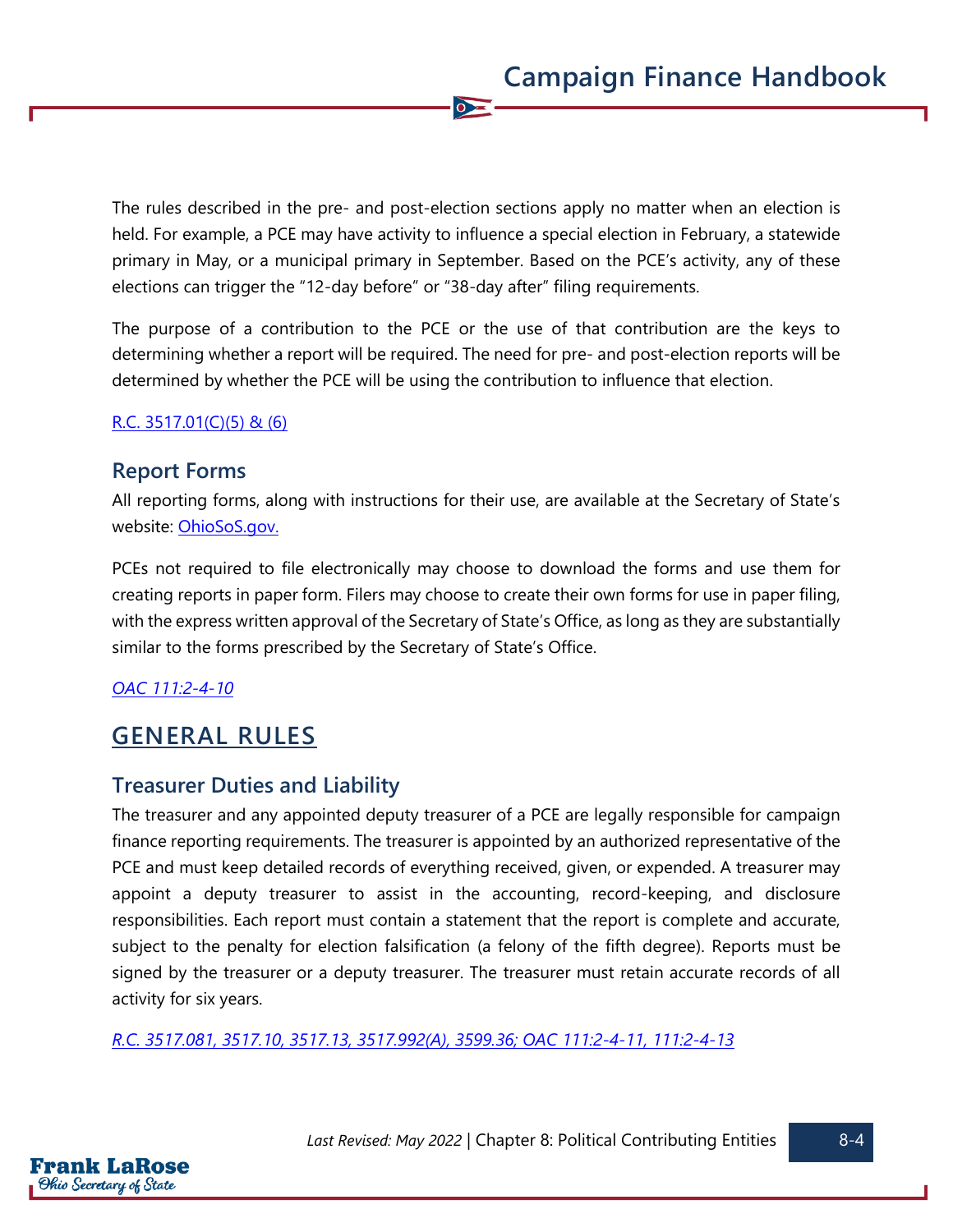# **Keeping Reports in Balance**

Errors and mistakes in the report can easily affect the balance on hand (Line 6) on a report's cover page, causing it to be incorrect. A treasurer should take two easy steps to avoid or detect potential problems in the report. First, when a report is completed, the balance on hand (Line 6) on the cover page should equal the balance listed on the committee's bank account statement. If the treasurer has reported all the necessary contributions and expenditures (including service charges, interest, and voided checks), then these balance figures should be the same. Second, the treasurer should ensure the statements received from the bank are balanced against the committee's reports in a regular and timely fashion. These two steps will go a long way to help a treasurer ensure that no contribution or expenditure information is incorrect or has been omitted.

 $\sum$ 

# **Affiliation Between Separate PACs and PCEs**

A PCE is affiliated with another PCE or PAC if they are both established, financed, maintained, or controlled by the same corporation, organization, labor organization, continuing association, or other person, including any parent, subsidiary, division, or department of that corporation, organization, labor organization, continuing association, or other person.

*[R.C. 3517.102\(D\);](https://codes.ohio.gov/ohio-revised-code/section-3517.102) [OAC 111:2-1-02\(H\)](https://codes.ohio.gov/ohio-administrative-code/rule-111:2-1-02)*

# **Raffles**

The use of raffles or other games of chance to raise money for a campaign committee, political action committee, political party, or any other political entity, while not specifically prohibited in the campaign finance statutes, is discouraged for many reasons. First, the collecting and reporting of all the required contributor information for every raffle ticket or chance sold can be very difficult. A campaign treasurer must keep a strict account of all contributions received – regardless the amount of the contribution. Second, the raffle or other games or schemes of chance in which persons pay to play may be a lottery prohibited by **Article XV**, Section 6 of the Ohio Constitution or may constitute gambling in violation of [R.C. 2915.](https://codes.ohio.gov/ohio-revised-code/chapter-2915) In addition, political fund-raising events involving a raffle or other scheme or game of chance held on the premise of a liquor permit holder may involve a violation of [OAC 4301:1-1-53](https://codes.ohio.gov/ohio-administrative-code/rule-4301:1-1-53) of the Ohio Department of Commerce, Division of Liquor Control.

Many fund-raising events award door prizes to some persons who attend. Giving door prizes of minimal value, such as flower arrangements, is unlikely to constitute a violation because the persons participating would have contributed regardless of the possibility of receiving a prize. But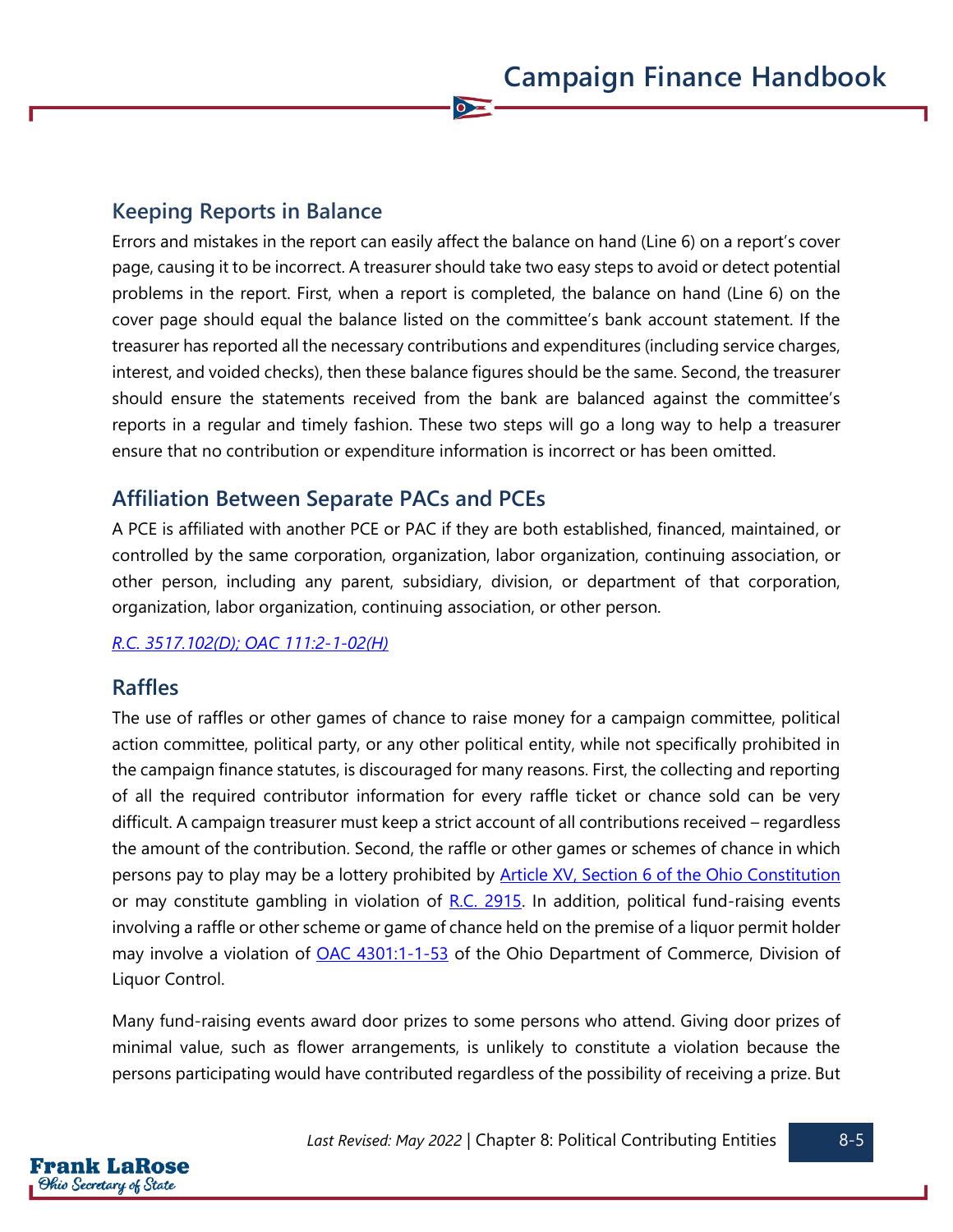if the value of the door prize is significant enough to encourage contributors to purchase an entrance ticket in order to win the prize, then a violation may have occurred.

 $\bullet$ 

Questions or information on raffles and other schemes or games of chance should be referred to the county prosecutor in the county where the activity occurs.

*SOS Advisory No. 94-04*

#### **Loans**

A PCE may receive contributions in the form of a loan where the contributor expects to be repaid. While there is no requirement to obtain or disclose any formal loan agreement between the PCE and the contributor, it is advisable to consider having an agreement with all terms expressly detailed. Once a loan is received, the balance – along with any payments made – must be disclosed on [Form 31-C, Statement of Loans Received,](https://www.ohiosos.gov/globalassets/candidates/forms/31c.pdf) in each report filed until the loan is repaid or forgiven by the contributor.

# **Debts**

Frank LaRose Ohio Secretary of State

When a PCE has received a good or service that is 60 days or more payable at the time of a reporting deadline, it must disclose the transaction on Form 31-N, Statement of Outstanding [Debts,](https://www.ohiosos.gov/globalassets/candidates/forms/31n.pdf) within that report. The debt, and any activity relating to it, must be in each report until the debt is repaid or forgiven by the contributor. If the debt is forgiven, the amount forgiven is considered an in-kind contribution.

# **CONTRIBUTIONS**

Generally, a PCE must disclose the value of all contributions received. All contributions must be separately itemized, except for those received at a fund-raising event or payroll deductions aggregating less than \$25 per individual per calendar year. The primary elements for complete disclosure of a contribution are:

- The name of the contributor:
- The address of the contributor;
- The date of the contribution; and
- The amount of the contribution.

# **Contributions from Dues, Membership Fees, or Other Assessments**

A PCE that receives contributions from the dues, membership fees, or other assessments of its members, officers, shareholders, and employees may report the aggregate amount of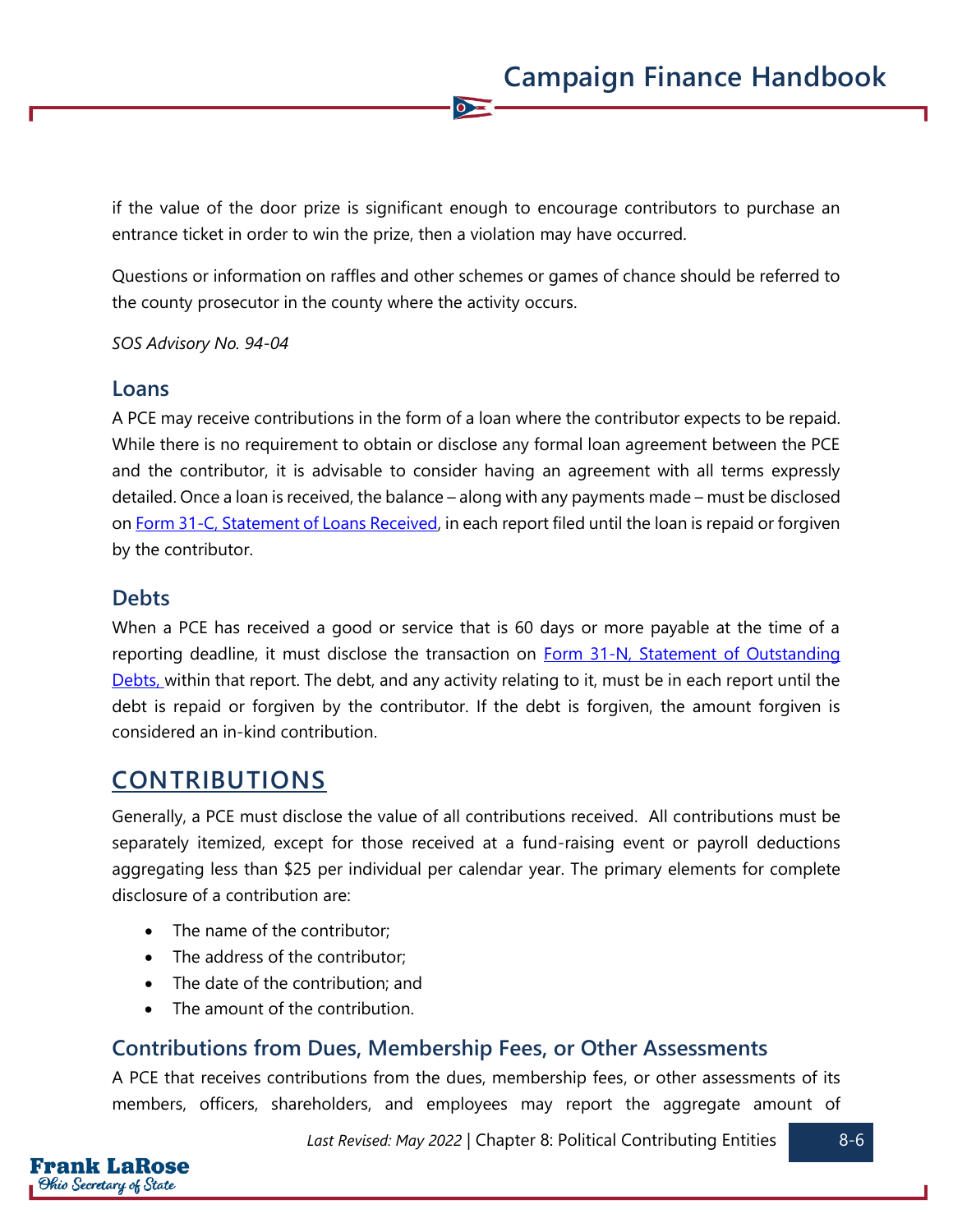contributions received from those types of contributors and the number of individuals making those contributions. The PCE must fully report all voluntary contributions received.

 $\bullet$ 

#### *[R.C. 3517.10\(L\)](https://codes.ohio.gov/ohio-revised-code/section-3517.10)*

### **Anonymous Contributions**

Contributors may not remain anonymous by request. If a donor does not want to be identified, the contribution is not truly anonymous and the PCE should not accept the contribution. In all events, if an anonymous contribution is received, the PCE must make best efforts to identify the donor. If that effort does not succeed, the contribution should have an explanation of the circumstances that caused it to be anonymous and a description of the efforts made to determine the donor's identity. This information should appear in the address portion of  $F_{\text{O}}$  31-A, [Statement of Contributions Received,](https://www.ohiosos.gov/globalassets/candidates/forms/31a.pdf) [Form 31-E, Statement of Contributions Received at a Social](https://www.ohiosos.gov/globalassets/candidates/forms/31e.pdf)  [or Fund-Raising Event,](https://www.ohiosos.gov/globalassets/candidates/forms/31e.pdf) or attached to the report as supplemental documentation.

*[R.C. 3517.10\(C\)\(2\), 3517.10\(E\)\(3\);](https://codes.ohio.gov/ohio-revised-code/section-3517.10) [OAC 111:2-1-05](https://codes.ohio.gov/ohio-administrative-code/rule-111:2-1-05)*

## **Cash Contribution Limits**

A contributor may not give more than \$100 per election in cash. Cash means coined or paper money designated as legal tender and circulated from hand to hand. If a contribution exceeds this amount, the recipient must issue a refund of the amount over the \$100 limit. The full amount of the contribution received and deposited must be disclosed on the appropriate campaign finance report forms as well as the offsetting refund expenditure issued.

#### *[R.C. 3517.13\(F\);](https://codes.ohio.gov/ohio-revised-code/section-3517.13) [OAC 111:2-4-05](https://codes.ohio.gov/ohio-administrative-code/rule-111:2-4-05)*

### **Contribution Limits**

The amounts that PCEs may contribute or accept is shown on the [contribution limit chart.](https://www.ohiosos.gov/globalassets/candidates/limitchart2021.pdf) Contributions from one PCE to an affiliated PCE are not subject to contribution limits. In all events, contributions made from affiliated PCEs are considered to have been made from a single PCE.

#### *[R.C. 3517.102](https://codes.ohio.gov/ohio-revised-code/section-3517.102)*

Frank LaRose **Ohio Secretary of State** 

# **Contributions Received Through Online Payment Processors**

Online payment processing applications must provide for complete reporting of all contribution disclosure requirements, including: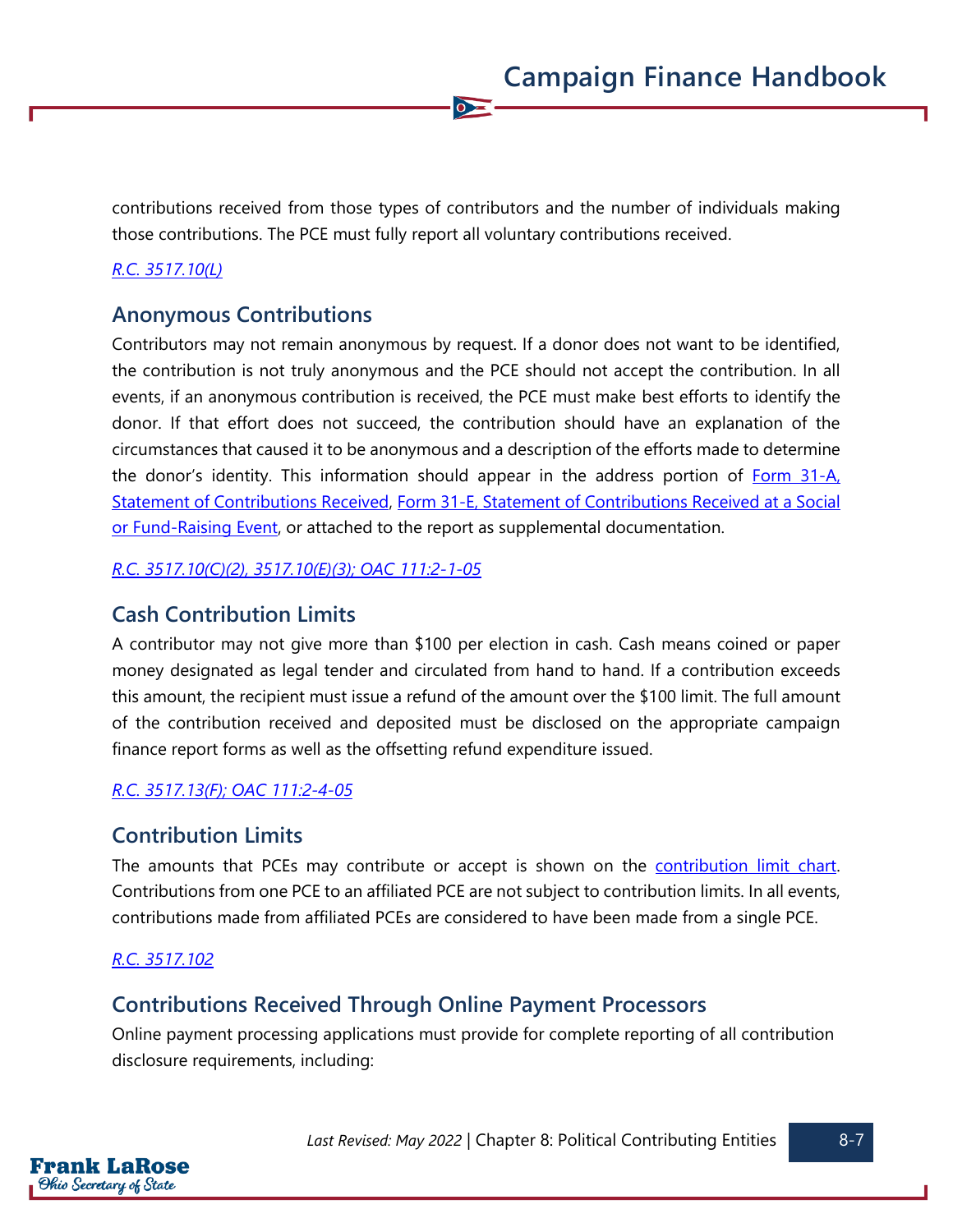- Full name of contributor;
- Complete street address of contributor;
- Date of contribution;
- Full amount of contribution as authorized by contributor; and
- Contributor employer (or, if self-employed, occupation, and business name), if applicable.

 $\bullet$ 

The recipient of an online contribution must disclose the full amount of the payment as a contribution. Any fee associated with the processing of the contribution must be disclosed as an offsetting expenditure. The fees assessed on multiple contributions made through an online payment processor during any reporting period may be aggregated for disclosing as a single expenditure transaction. A committee that aggregates payment processing fees must attach a copy of the statement verifying the individual expenditures to the respective campaign finance statements.

## *[R.C. 3517.10\(B\)\(4\)\(e\)](https://codes.ohio.gov/ohio-revised-code/section-3517.10)*

# **Fund-Raiser Exemption**

A PCE must report the name, address, date, and amount for each contribution received on each report it files. However, a PCE does not need to itemize contributions totaling \$25 or less received at a specific fund-raising activity within a report. These contributions may be reported as a single line item with an aggregate amount on **Form 31-E, Statement of Contributions Received** at a Social [or Fund-Raising Event.](https://www.ohiosos.gov/globalassets/candidates/forms/31e.pdf)

Additionally, in-kind contributions totaling \$325 or less from one contributor at a single fundraising activity are not required to be itemized. These contributions should be reported as a single line item with an aggregate amount on [Form 31-J-1, Statement of In-kind Contributions Received.](https://www.ohiosos.gov/globalassets/candidates/forms/31j1.pdf) In all events, the treasurer must keep itemized records of all contributions, in case such records are requested by the auditing authority.

### [R.C. 3517.10\(B\)\(4\)\(e\)](https://codes.ohio.gov/ohio-revised-code/section-3517.10)

# **Contributions from Minor Children**

PCEs are prohibited from accepting contributions from any individual under the age of seven.

### *[R.C. 3517.102\(C\)\(7\)\(a\)](https://codes.ohio.gov/ohio-revised-code/section-3517.102)*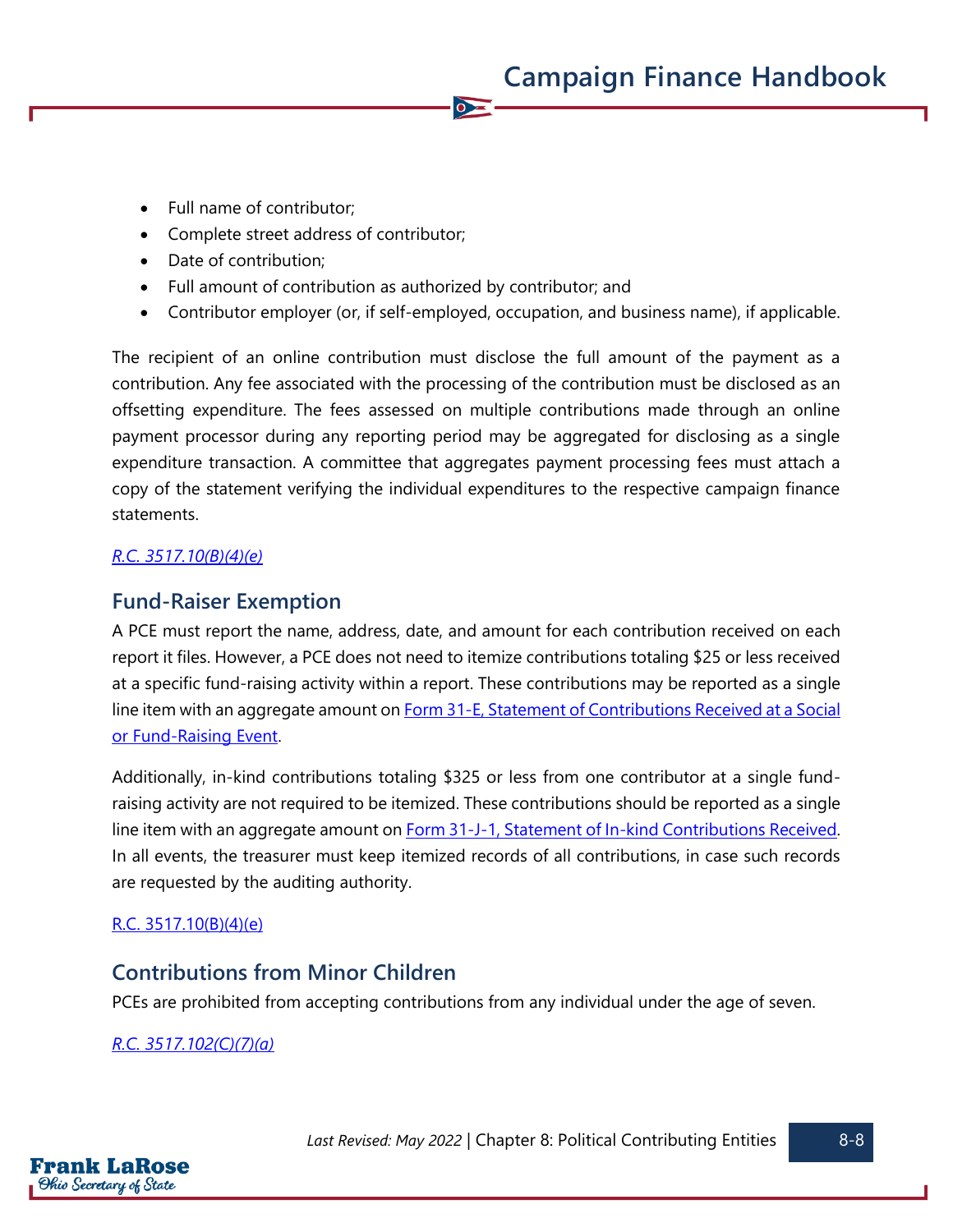# **Contributions from Joint Checking Accounts**

Contributions received from a joint checking account shall be considered a contribution from the person signing the check, absent evidence to the contrary. If the contribution is to be apportioned to each account holder, the contributions must be reported separately as two individual contributions.

 $\bullet$ 

#### *[OAC 111:2-4-14](https://codes.ohio.gov/ohio-administrative-code/rule-111:2-4-14)*

# **Partnerships/Unincorporated Associations**

Contributions received from partnerships or unincorporated associations must reflect both the name of the entity and the individual contributing. Incorporated professional associations and limited liability companies are considered unincorporated associations or, if applicable, partnerships.

Contributions may be transmitted by these entities but must include, at the time of the distribution, detailed information on the allocation of the contribution amount among the owners or partners of the unincorporated association or partnership. A recipient may not accept, deposit, or use a contribution from a partnership or other unincorporated business unless the recipient has the allocation information necessary to itemize the contribution by the partner, owner, or member.

#### *[R.C. 3517.10\(I\);](https://codes.ohio.gov/ohio-revised-code/section-3517.10) [OAC 111:2-4-20;](https://codes.ohio.gov/ohio-administrative-code/rule-111:2-4-20) [OEC Adv. 96ELC-03](https://elc.ohio.gov/wps/portal/gov/elc/opinions-decisions/advisory-opinions/by-year/96-03)*

### **Deposit of Contributions and Other Income**

A PCE mainly accepts contributions from dues, membership fees, or other assessments of its members. These funds may be held in the labor organization's general treasury accounts. Still, the PCE may elect to establish and deposit dues, membership fees, or other assessments of its members into an account separate from the general treasury. The PCE must establish a separate account only if it accepts voluntary contributions. The deposit of voluntary contributions is subject to the time limits prescribed in [OAC 111:2-4-11.](https://codes.ohio.gov/ohio-administrative-code/rule-111:2-4-11)

# **In-Kind Contributions Received**

An in-kind contribution is a non-monetary contribution of goods or services that is made with the consent of, in coordination or cooperation with, or at the request or suggestion of, the benefited PCE. Examples include receiving postage or signs, receiving rent-free office space, having personnel compensated by a third party, or having a third party buy media advertising on behalf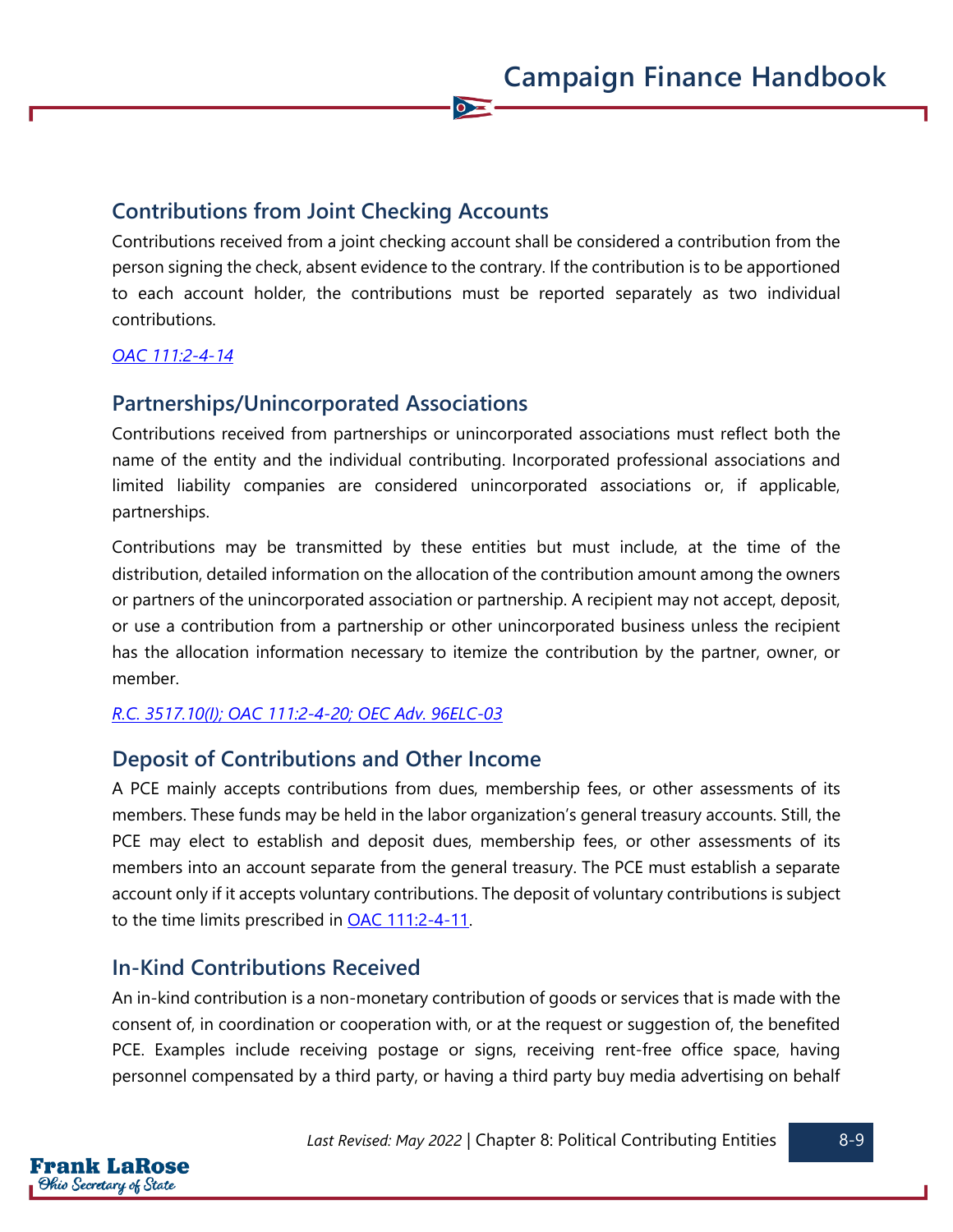of the PCE. An in-kind contribution is considered a campaign contribution and should be reported on Form [31-J-1, In-Kind Contributions Received.](https://www.ohiosos.gov/globalassets/candidates/forms/31j1.pdf)

 $\bullet$ 

*[R.C. 3517.01\(C\)\(16\)](https://codes.ohio.gov/ohio-revised-code/section-3517.01)*

# **EXPENDITURES**

# **Independent Expenditures**

An independent expenditure is an expenditure that is made in support of or in opposition to either a candidate or a ballot issue without the consent of, and not in coordination, cooperation, or consultation with, or at the request or suggestion of the candidate, agent of the candidate, or ballot issue committee. Such expenditures are reported by the PCE that makes them, but not by the benefited committee.

#### *[R.C. 3517.01\(C\)\(17\),](https://codes.ohio.gov/ohio-revised-code/section-3517.01) [3517.105;](https://codes.ohio.gov/ohio-revised-code/section-3517.105) [OAC 111:2-2-01,](https://codes.ohio.gov/ohio-administrative-code/rule-111:2-2-01) [111:2-2-02](https://codes.ohio.gov/ohio-administrative-code/rule-111:2-2-02)*

## **Permissible Use of Funds**

PCEs may use their contributions to influence the results of an election, to make a charitable donation, or to refund excess or illegal contributions. PCEs may use contributions to influence the results of an election by both spending money and making in-kind contributions. Charitable contributions are those made to a charity designated as exempt from federal income taxation under subsection 501(a) and described in subsections  $501(c)(3)$ ,  $501(c)(4)$ ,  $501(c)(8)$ ,  $501(c)(10)$ , or 501(c)(19) of the Internal Revenue Code, or to any charity approved by advisory opinion of the Ohio Elections Commission.

### *[R.C. 3517.08\(G\)](https://codes.ohio.gov/ohio-revised-code/section-3517.08)*

No person may convert for personal or business use anything of value from a PCE's funds.

#### *[R.C. 3517.13\(O\)](https://codes.ohio.gov/ohio-revised-code/section-3517.13)*

PCEs may not refund a contribution unless the purpose is to refund a contribution in excess of the applicable contribution limit or to refund a contribution that has been found to be illegal.

#### *[OEC Adv. 99-ELC-03](https://elc.ohio.gov/wps/portal/gov/elc/opinions-decisions/advisory-opinions/by-year/99-03)*

Frank LaRose Ohio Secretary of State

# **Expenditure Verification**

Every expenditure in excess of \$25 must have a corresponding canceled check or receipt photocopy attached to the report. A proper receipt is one that has been marked "PAID" by the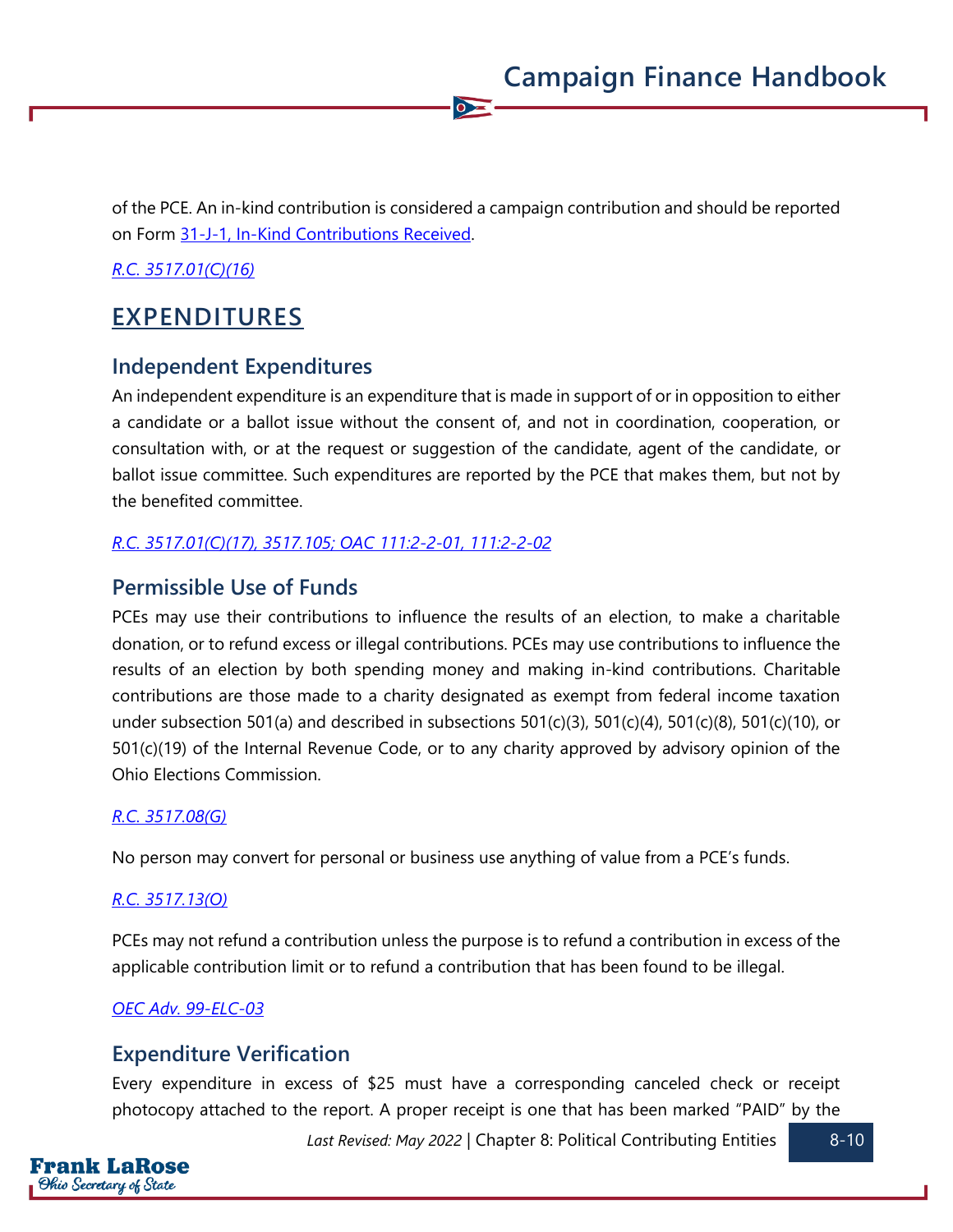vendor. In addition, the Secretary of State or the county board of elections may request a mileage log for mileage reimbursements, so that the expenditure and its appropriateness may be verified. If canceled checks are not returned or provided by the banking institution of the PCE, a copy or printout of the PCE's bank statements will suffice for the receipt requirement so long as the name of the vendor, date of transaction, and amount of the expenditure are all provided. Additionally, printouts of canceled check images as provided by the PCE's banking institution satisfy the expenditure verification requirement.

 $\bullet$ 

#### *[R.C. 3517.10\(D\);](https://codes.ohio.gov/ohio-revised-code/section-3517.10) [OAC 111:2-4-13](https://codes.ohio.gov/ohio-administrative-code/rule-111:2-4-13)[; OEC Advs. 87ELC-03,](https://elc.ohio.gov/wps/portal/gov/elc/opinions-decisions/advisory-opinions/by-year/87-3) [87ELC-12](https://elc.ohio.gov/wps/portal/gov/elc/opinions-decisions/advisory-opinions/by-year/87-12)*

### **In-Kind Contributions Made**

An in-kind contribution made occurs when a committee gives items or services to another committee or pays the bill for items or services for another committee's benefit. An in-kind contribution made is a committee disbursement and should be reported as such on [Form 31-J-2,](https://www.ohiosos.gov/globalassets/candidates/forms/31j2.pdf)  [In-Kind Contributions Made.](https://www.ohiosos.gov/globalassets/candidates/forms/31j2.pdf) If the in-kind contribution made involved the outlay of money, then a corresponding expenditure entry should appear on **Form 31-B, Statement of Expenditures**, or if related to an event [Form 31-F, Statement of Expenditures for Social or Fund-raising Event.](https://www.ohiosos.gov/globalassets/candidates/forms/31f.pdf)

[R.C. 3517.01\(C\)\(16\)](https://codes.ohio.gov/ohio-revised-code/section-3517.01)

# **REPORTING**

A PCE must report expenditures from the proceeds of dues monies, in one of two ways. A labor organization may use either method based on its preferences and needs. A PCE may set up a separate bank account or it can make expenditures directly from the labor organization's general fund. If a separate bank account is established, the PCE must report then all contributions into and all expenditures out of that account. The Balance on Hand (line 6) of the last report will be transferred to the Amount Brought Forward (line 1) of the next report. But if the PCE makes expenditures out of the labor organization's general fund, then it may in each report to show only contributions in a sufficient amount to cover the expenditures made during the reporting period. In this report, both the Amount Brought Forward and the Balance on Hand would be zero. A PCE should report contributions received from the dues or other assessments under the description "Proceeds from Dues Funds" or "Proceeds of Membership Assessments," along with the date and amount of each contribution.